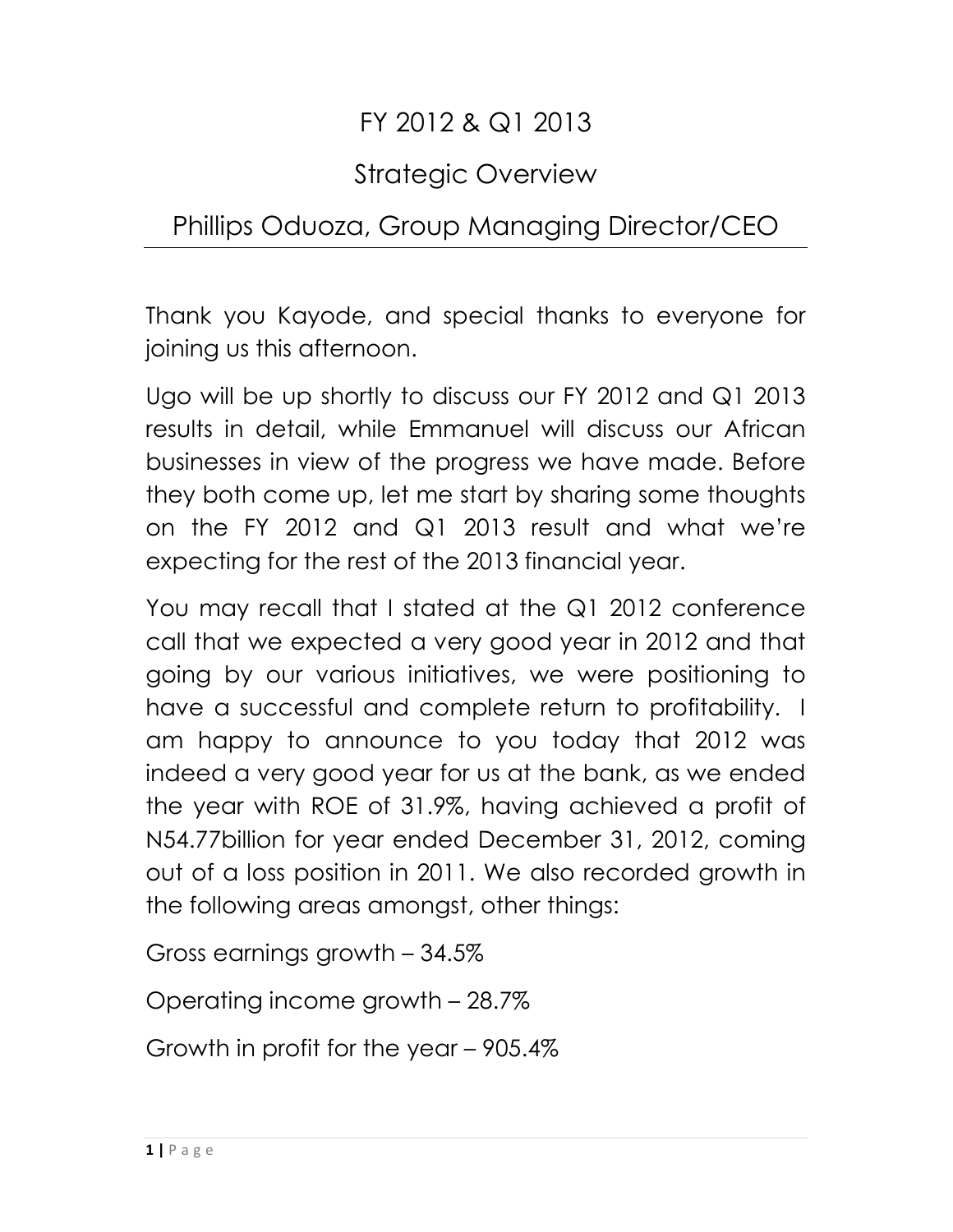Indeed, 2012 was not entirely about quantitative improvements, as we successfully concluded the restructuring of our business in compliance with the Central Bank of Nigeria ("CBN") pronouncement on universal banking model, by either choosing the Holding Company Model or the Monoline Banking Model. We chose the Monoline Banking Model in UBA and we have successfully spun off our non commercial banking subsidiaries namely: UBA Capital Plc, Africa Prudential Registrars Plc (both listed companies on the Nigerian Stock Exchange ["NSE") and Afriland Properties Plc (to be listed at a later date).

First quarter 2013 was a good start to the year for UBA. Gross earnings hit a new record of N62.8billion. These earnings represented a 19.8% increase over the corresponding period. There was also growth of 23.6% in Net Interest Income; 17.4% in Operating Income and 19.1% in Profit after Tax over the corresponding period. Our record earnings provide tangible evidence that the course we are charting for UBA is the right one. We are pursuing market share growth in every region of Nigeria and Africa and we are optimistic that the process of regulatory reform will lead to a more competitive market for all participants, and in this context, we see emerging opportunities to fundamentally improve our market positioning.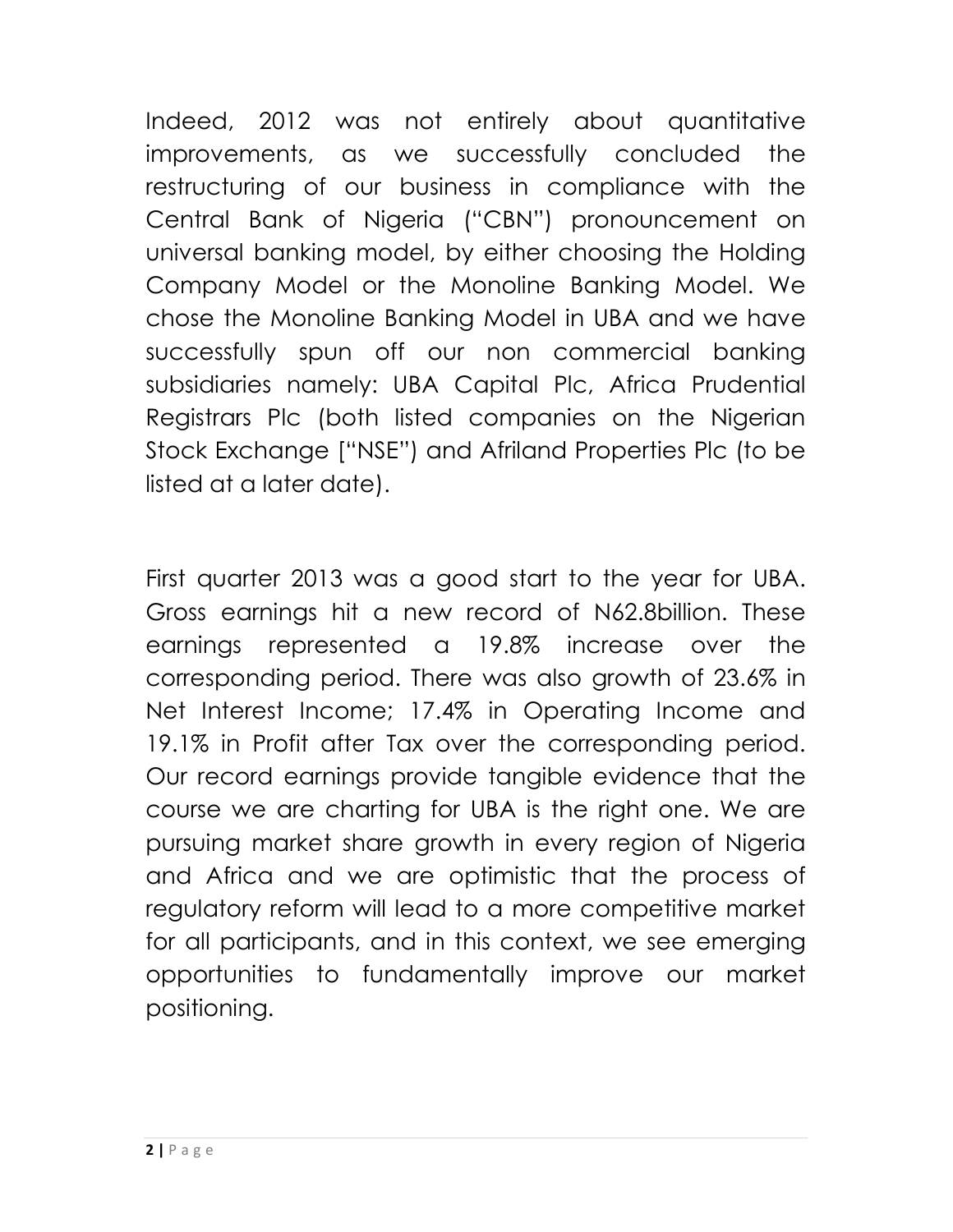#### African Business

Revenue contribution from Africa was N41.4billion representing 18.7% of the group revenue for full year 2012. We believe we are on course to achieving the projected revenue contribution from Africa, with the progress we are making in terms of product penetration and market share expansion in most of the countries we operate in.

Overall, we are determined to enhance shareholder value by unlocking existing potentials in the Bank, leveraging on our huge resource base and vantage positioning in Africa.

#### Review of Operating Environment

The Central Bank of Nigeria recently issued a circular revising its guide on bank charges, with a view to reducing the cost of providing banking services to customers amongst other things. The circular focused the following key issues:

- Interest on deposits;
- Lending rates/fees;
- Commission on turnover ("COT");
- Commission on bonds, guarantees and indemnities;
- Foreign exchange commission;
- Bills for collection:
- Inward and outward letters of credit; and
- Electronic banking.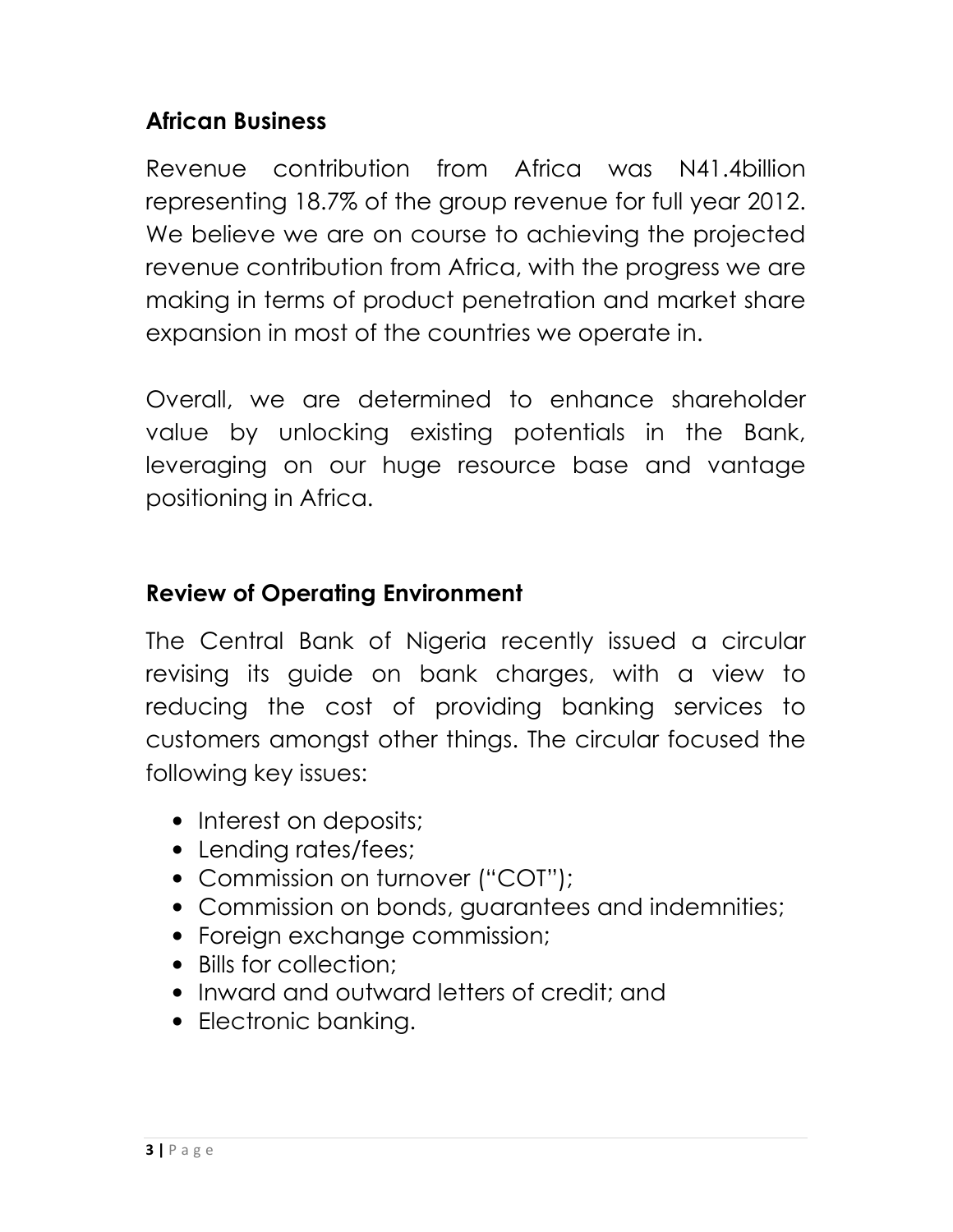We have sensitized our earnings in response to this development. While some of these changes will reduce revenue directly, others will lead to increase in cost. It is important to note that the impact of COT will be minimal on us, as the bulk of our transactions are currently priced below the new COT limit of N3 per mille.

We have also evaluated the impact of these changes by applying them retrospectively on our 2012 financial performance. Had the implementation commenced in 2012, it would have led to a decrease of less than 5% of gross earnings.

Another industry development is the increase in annual AMCON levy from 0.3% to 0.5% of prior year's average total assets.

In reaction to these changes, we have adopted a number of initiatives aimed at revenue and shareholders' value maximization. Some of these initiatives include but not limited to:

- Added products on our electronic banking platform aimed at increased cheap deposit generation and retention;
- Issuance of more cards, including a prepaid card for non account holders;
- Increase in business volume through value chain banking;
- Accelerate asset growth early enough in any year to ensure they earn more revenue ahead of the application of AMCON levy in the subsequent year;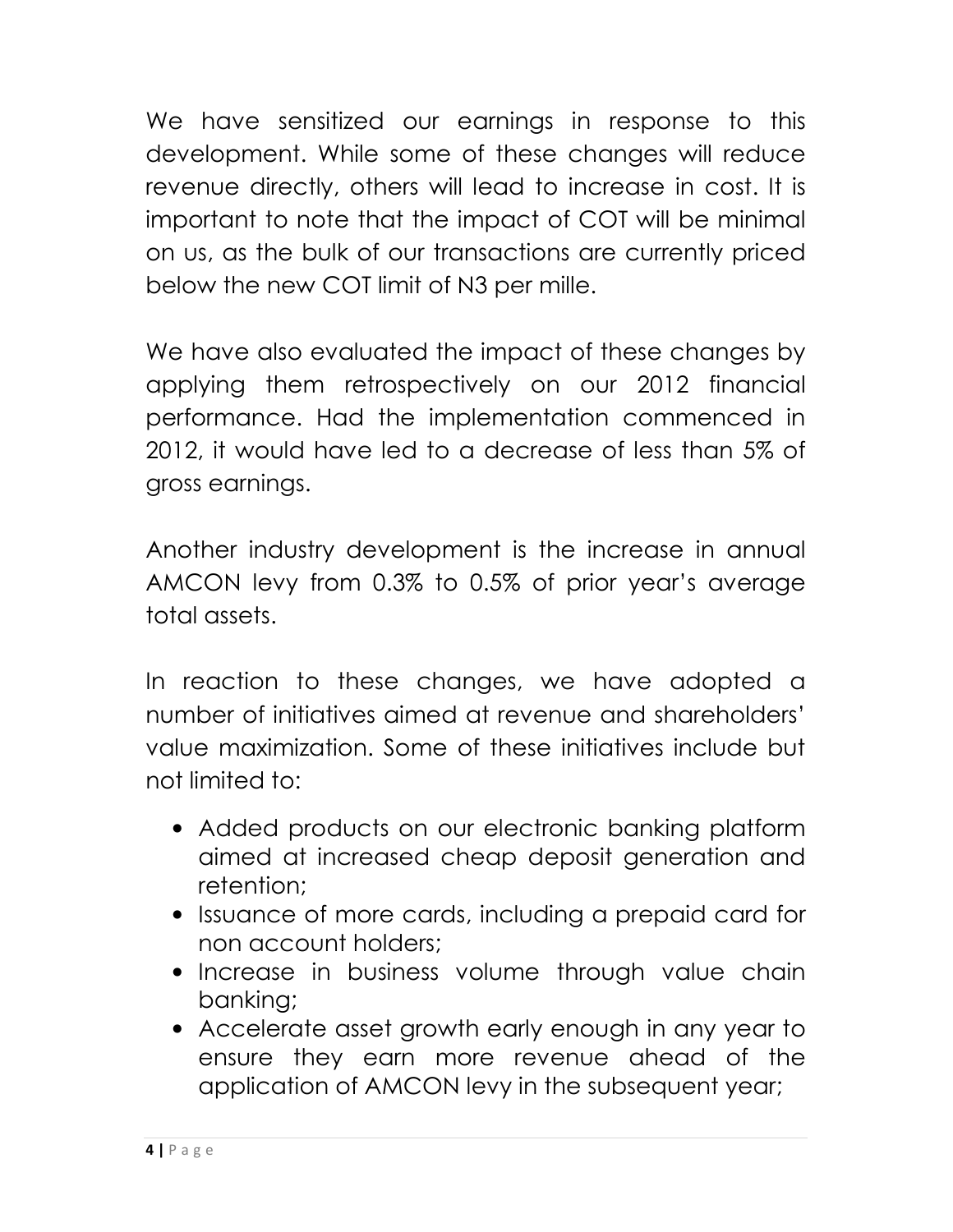- Creation of better quality assets;
- Strong Asset Growth;
- Improve our service delivery to attract and retain high value customers; and
- Deepening our play in other African countries where we operate, as these changes will impact our Nigeria business only. This is one of the benefits of our diversification strategy.

#### Outlook for 2013

With the successful stabilization achieved in our business in 2012, the Bank has set the stage for rapid growth going forward with the aim of regaining our industry leadership. To this end, the Bank has defined a set of strategic imperatives that will underpin a transformation agenda for the medium term  $(2013 - 2015)$ :

- Re-engineering the customer experience through a Customer Service Transformation Programme;
- Driving aggressive accounts acquisition and reactivation as well as financial inclusion;
- Aggressively mobilizing deposits through the reinvigoration of the Strategic Business Units (SBU) structure at branches;
- Positioning for leadership in e-Banking space, through deployment of e-channels and products;
- Building the platform to drive increased synergy among the Bank's African subsidiaries;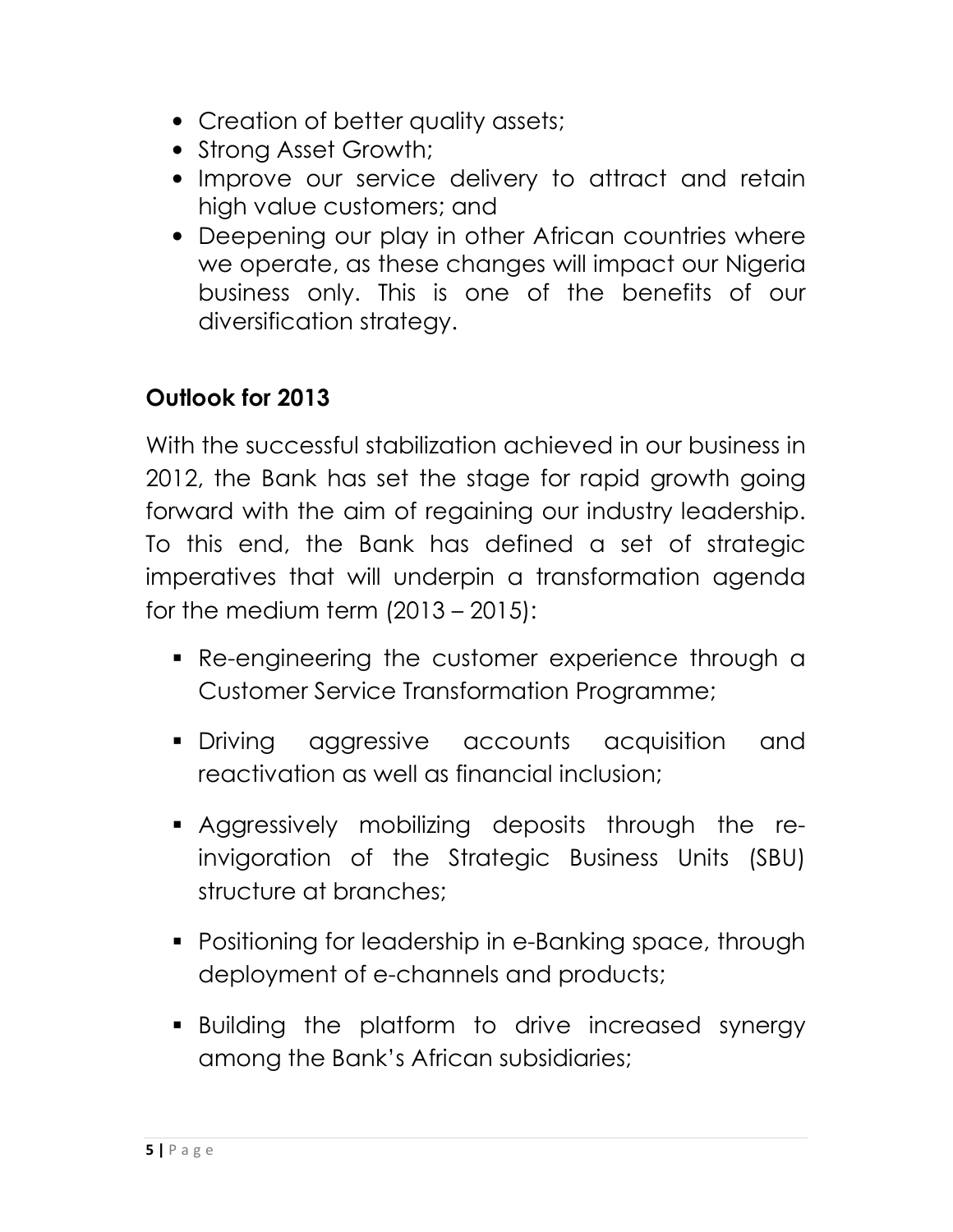- **Initiating organizational realignment and infusion of** new personnel at senior level for improved market penetration;
- Focusing on the improvement of employee motivation with the objectives of driving improved productivity and positioning the Bank as "the employer of choice in the industry";

We are convinced that the disciplined execution of these initiatives will enable us to reclaim our leadership position in the domestic market, whilst we aspire for leadership in the rest of Africa.

#### Guidance for 2013

I believe our investors and other stakeholders would be interested in having the projections for our business in 2013. The following are therefore our guidance in view of what we expect in 2013, having factored in the anticipated impact of all the policy changes recently advised by the CBN:

| <b>Ratio/Item</b>    | Guidance for 2013 |
|----------------------|-------------------|
| Net Interest Margin  | 6%                |
| Return on Equity     | > 22.5%           |
| Return on Assets     | $> 2.5\%$         |
| Cost of Funds        | $< 3.5\%$         |
| Cost to Income Ratio | $< 60\%$          |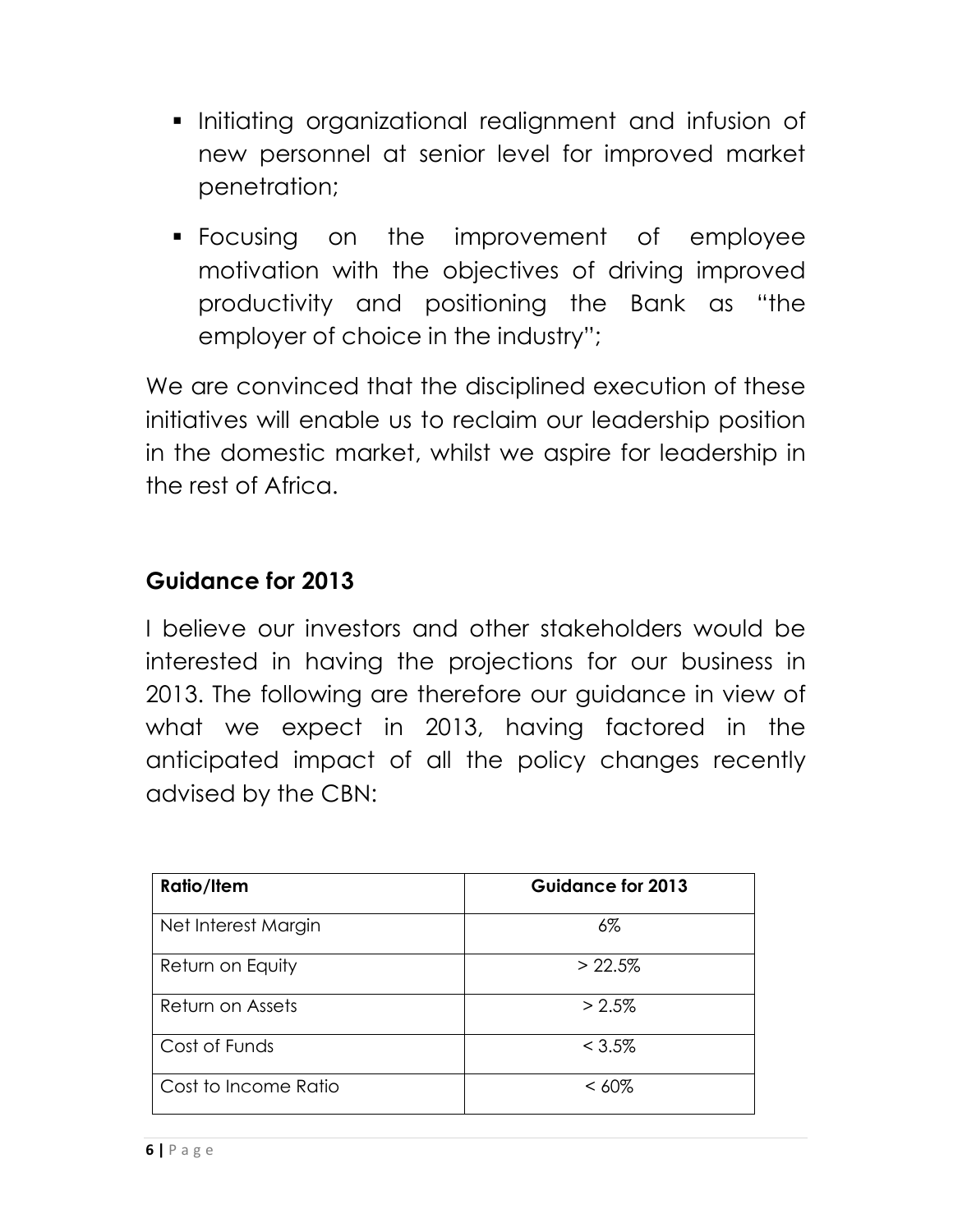| Liquidity Ratio                     | $> 55.0\%$               |
|-------------------------------------|--------------------------|
| Capital Adequacy Ratio              | $>18.0\%$                |
| Loan to Deposit Ratio               | 45%                      |
| <b>NPL Ratio</b>                    | $< 3\%$                  |
| NPL Coverage Ratio                  | 100.0%                   |
| Cost of Risk                        | 1.5%                     |
|                                     |                          |
| <b>Expected Growth in Key Lines</b> | <b>Guidance for 2013</b> |
| Gross earnings growth               | 25.0%                    |
| Operating income growth             | 20.0%                    |
| PBT growth                          | 25%-30%                  |
| Loan growth                         | 25%-30%                  |
| Total asset growth                  | 15%-20%                  |
| Deposit growth                      | 15%-20%                  |
|                                     |                          |
| Cheap deposit                       | 80.0%                    |

### Executive Appointments

Emeke Iweriebor was appointed Executive Director to oversee our business in Corporate Banking as well as UBA Nigeria (Lagos & West) (His appointment is subject to CBN's approval). Ike Uche (formerly Head of UBA New York) was also appointed Chief Risk Officer following the appointment of Emmanuel Nnorom (formerly, Executive Director/Chief Risk Officer) to a new role as CEO, UBA Africa. Some other senior level appointments are in the pipeline.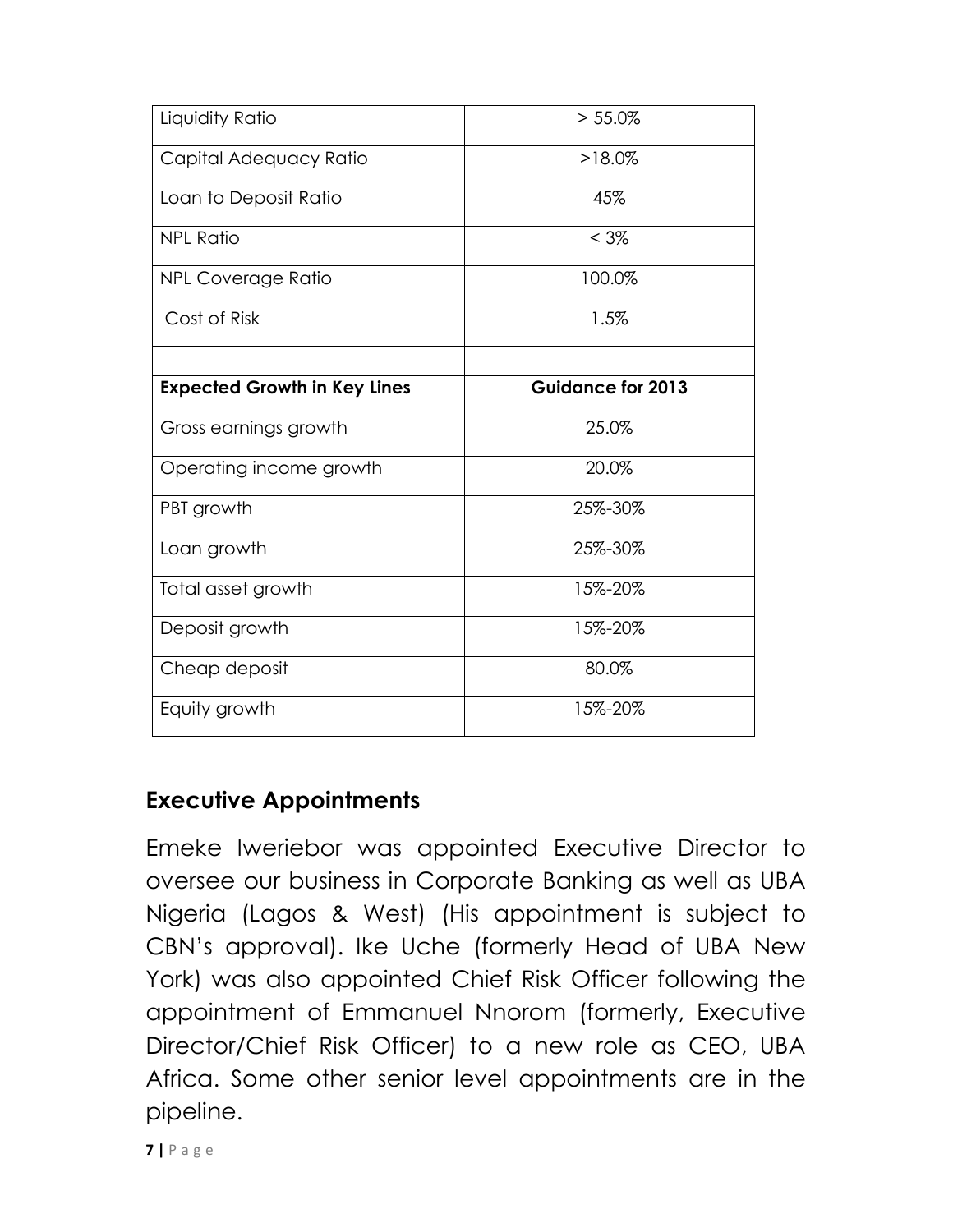With that let me wrap up.

We're off to an excellent start in 2013, with a very good performance in Q1 2013 from our Nigerian and African operations. We believe that with good focus and hard work, we would move past the challenges around the regulatory, operating and economic environment to deliver excellent results in 2013.

Now, let me turn the call over to Ugo.

### Call Closing

Let me close by leaving you with a few key points.

As we commence on the "Industry Leadership" phase in our growth trajectory, our immediate priorities are the:

- Adoption of an enhanced customer centric approach to market and service delivery. This will be the key driver of our strategic thrust, with focus on low cost deposits mobilization efficiency and quality asset creation;
- Continuous pursuit of regional synergies across our various jurisdictions and leveraging on our unique technology platform to offer value added services to our customers across Africa.